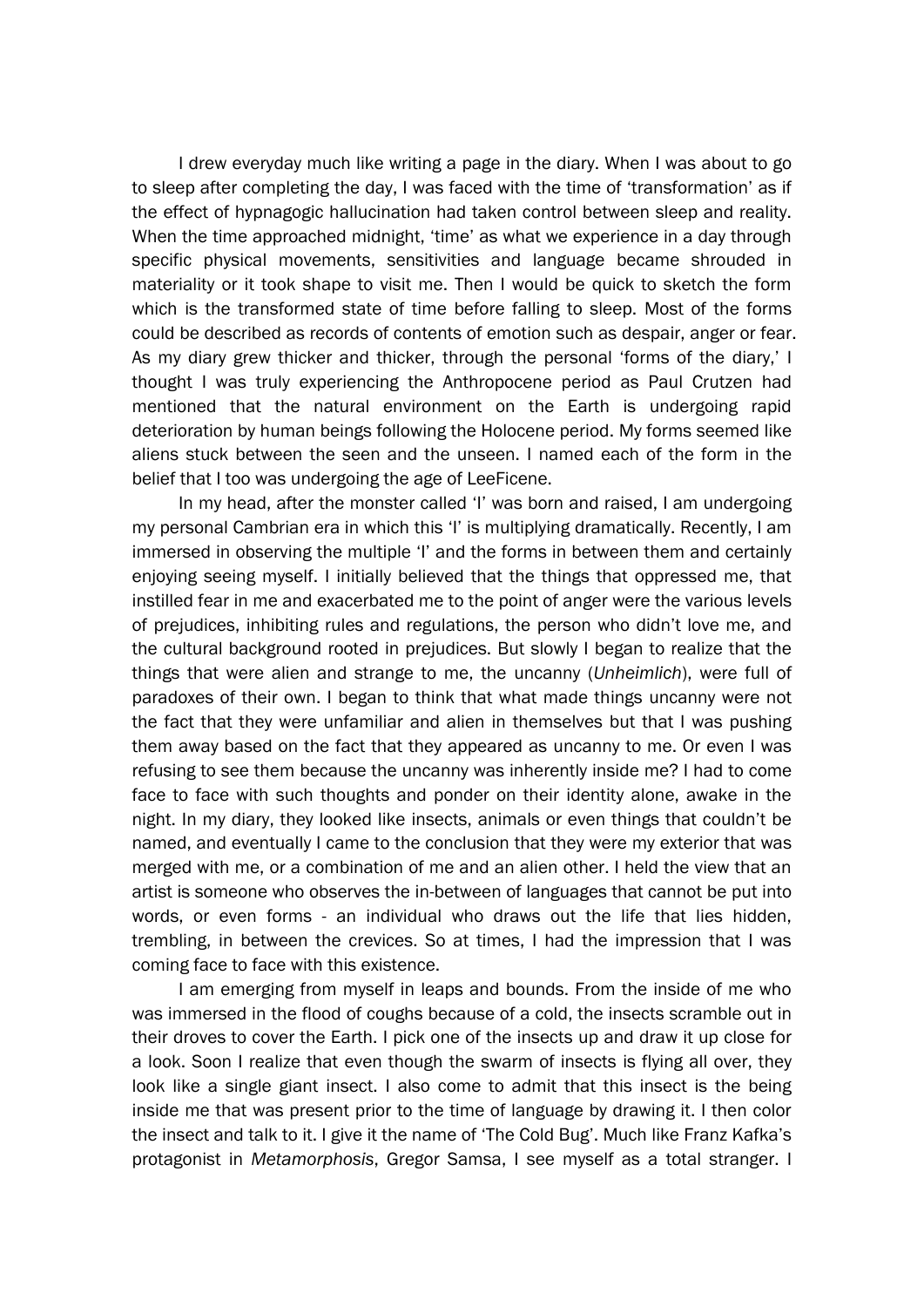draw this picture of the insect from the deepest well of my being and color it in the morning which is part of my daily schedule. As time passes, I look at myself drawing out a stranger, ever more alien to me, or I find I am spending more and more time on observing this being who is far from what I am or changing with time. Like the relationship between my doll and I in childhood, that thing is becoming increasingly closer to me, to the extent that it is indistinguishable from me. This is how things stand.

In Onkalo, Finland, a god is securely hidden inside a cave in the deepest of *mountains. With the end of the 21st century when thousands of copper containers are placed inside the cave, the entire storage will be sealed. The god placed securely inside the copper containers is the god of destruction in the name of nuclear waste. If there is a descendent who dares to open up the containers, then the world will come to an end. 'My descendant! Please don't open the seal.' – whether to demand this or to leave it a secret forever to the descendants remains one of the most controversial issues at the moment.* 

*Do not dare to awaken the god from his slumbers who is asleep inside the copper containers as if they are incubators or even a manger for horses. In front of the cave full of containers, we are reiterating the secret words of the story from Ali Baba and the Forty Thieves, although this time, it is in reverse. "Don't open. Don't open. Don't leave any footprints on top as if you are Neil Armstrong leaving footsteps on the Moon." With the death of my descendants, the life span of civilization is shortened. Ahh, now is the time to turn off the lamp. This is the moment to turn off the electric light brightened by the death of descendants." (An excerpt from 'Electricity fueled by the Destruction of the Descendants')*

I look at the face of the entombed god of destruction. And quickly I do a sketch of it. I also attempt to write something about it. (I have left a record of the process of manufacture of each of the works on display.) While I am writing, I am reading my desire to open up a series of taboos although I am aware that they remain resistant to destruction. The next day, I will turn my desire that has been dealt a blow in this or that form by finishing the drawing. Before I was able to turn the drawing into certain forms, there existed numerous ancestors, forms and matter. I witnessed an overflowing of the self. There soon emerged a conflict between the revolution of change stemming from the outside and the revolution that was exploding inside me. I felt the desire from within me that was continually being pushed forward. This desire is making an alien of the self. In a way, we might call this desire a self-abjection of sorts. I try to free myself from this desire, but I am bound firmly to it. Yet I relish the moment when I am able to draw something inanimate out from the depths of darkness to turn it into something alive. What lie in my sleep and outside of its realm, what lives inside and outside of myself are intertwined in their multiplicity to turn into several organs and then into a single